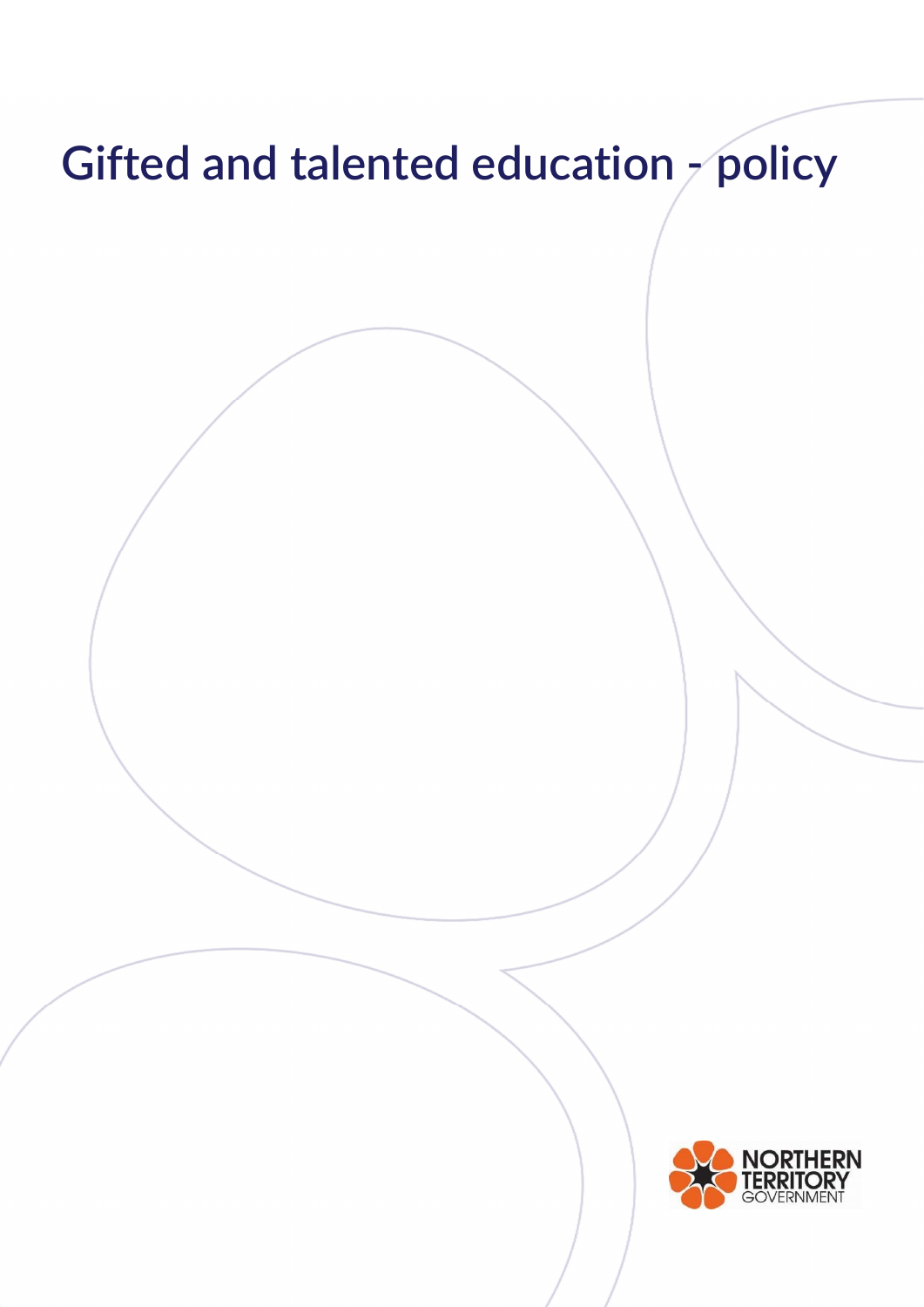| Document title    | Gifted and talented education - policy                        |
|-------------------|---------------------------------------------------------------|
| Contact details   | <b>Quality Teaching and Learning</b>                          |
| Approved by       | <b>Executive Director, Early Years and Education Services</b> |
| Date approved     | Approval for publishing 22 March 2022                         |
| Document review   | 3 years                                                       |
| <b>TRM</b> number | EDOC2018/93870                                                |

| Version | Date              | Author                                                | Changes made                                    |
|---------|-------------------|-------------------------------------------------------|-------------------------------------------------|
| 2.1     | <b>March 2022</b> | <b>Operational Policy</b><br><b>Coordination Unit</b> | Minor update of terminology and NTG<br>template |

| <b>Acronyms</b> | Full form                        |
|-----------------|----------------------------------|
| NT.             | <b>Northern Territory</b>        |
| NTG             | Northern Territory Government    |
| <b>TRM</b>      | <b>Territory Records Manager</b> |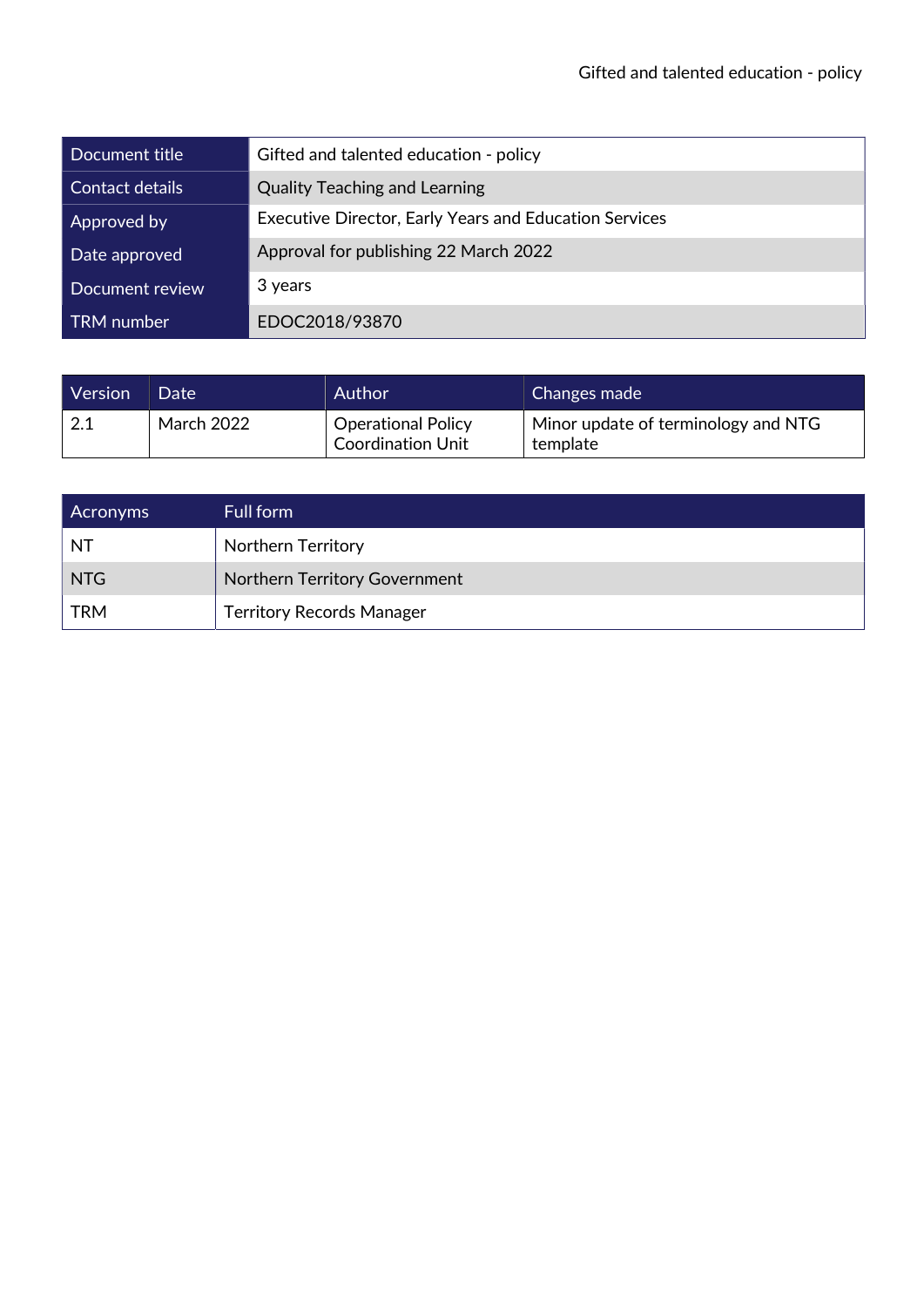Read this document with the Gifted and talented education guidelines and procedures.

# 1. Policy

All Northern Territory (NT) Government schools will have processes and programs in place to identify and support gifted and talented students. The purpose of the Gifted and talented education policy is to set direction for NT Government schools to turn students of outstanding potential or gifted, into high-level performers, or talented.

### 2. Business need

The department's strategic plan outlines a commitment to creating opportunities and environments for successful learning for every NT student. Gifted and talented students fall within the top ten percent of similar age peer groups. This means that in every class, there may be students who fall within this group, and they will require specific curriculum differentiation with appropriate motivational challenges to achieve educational outcomes.

### 3. Scope

This policy and associated guidelines and procedures apply to all NT Government schools, including independent public schools, for students from transition to year 12.

## 4. Definitions

Gagné's Differentiated model of Giftedness and Talent (2008), shows that gifted students are those whose potential is distinctively above average in one or more of the domains of human ability such as intellectual, creative, social and physical; and talented students are those whose skills are distinctively above average in one or more areas of human performance. According to Gagné, talent emerges from giftedness through a complex developmental process and through several influences including teaching and learning opportunities.

Giftedness from an Aboriginal perspective needs to incorporate intellectual strength that is innate in their worldviews. Gibson and Vialle in the Australian Aboriginal View of Giftedness, suggest that Aboriginal concepts of giftedness should include Linguistic, Spatial, Interpersonal, Intrapersonal, Naturalist and Spiritual intelligences.

# 5. Related policy, legislation and documents

### 5.1. Policy

- Curriculum, assessment, reporting and certification policy: early childhood to year 12
- Gifted and talented education guidelines and procedures
- Students with disability policy

Department of Education 10 September 2020 Page 3 of 4